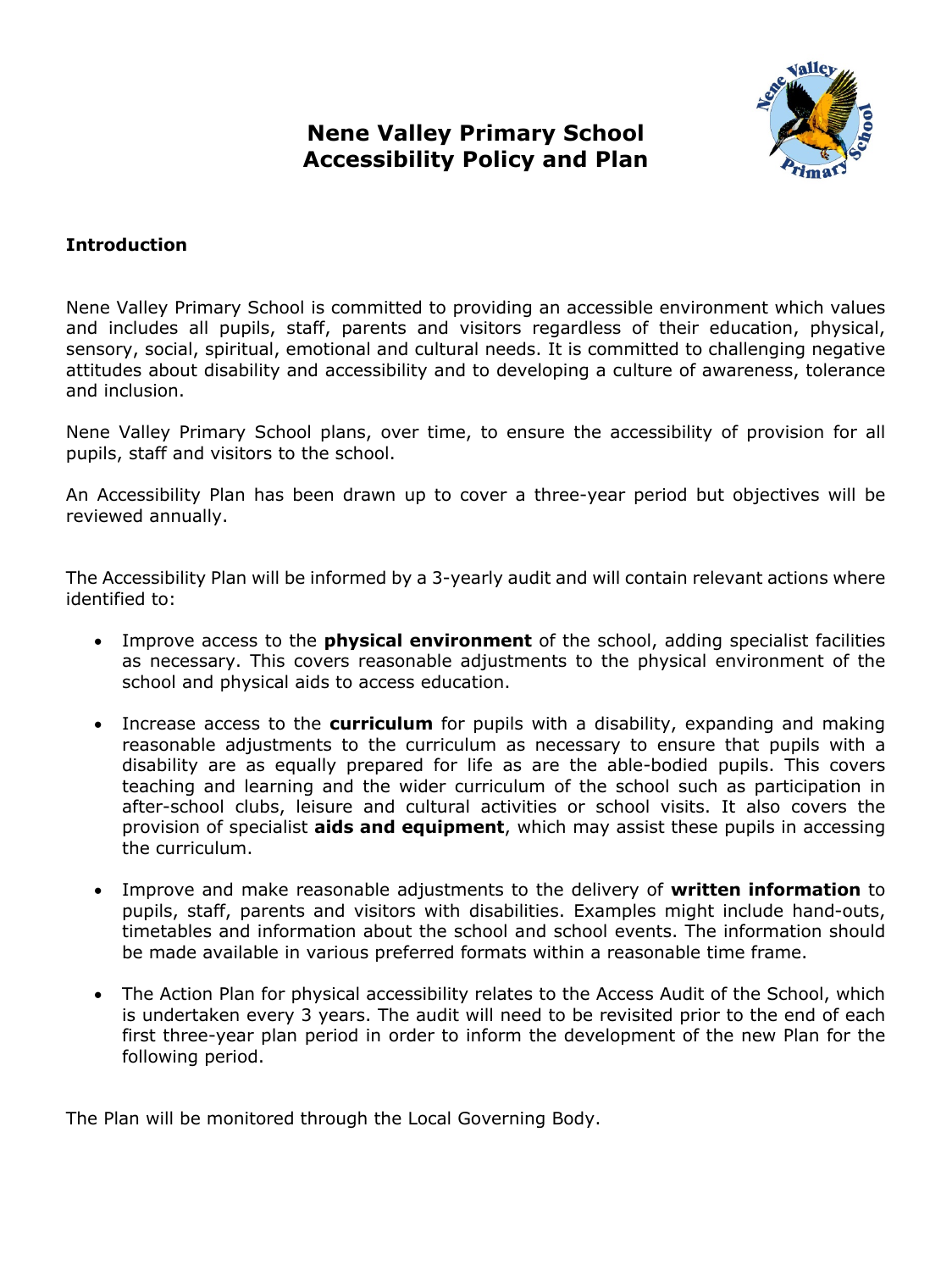Nene Valley Primary School acknowledges that there is a need for on-going awareness raising and training for staff and governors in the matter of disability discrimination and the need to inform attitudes on this matter.

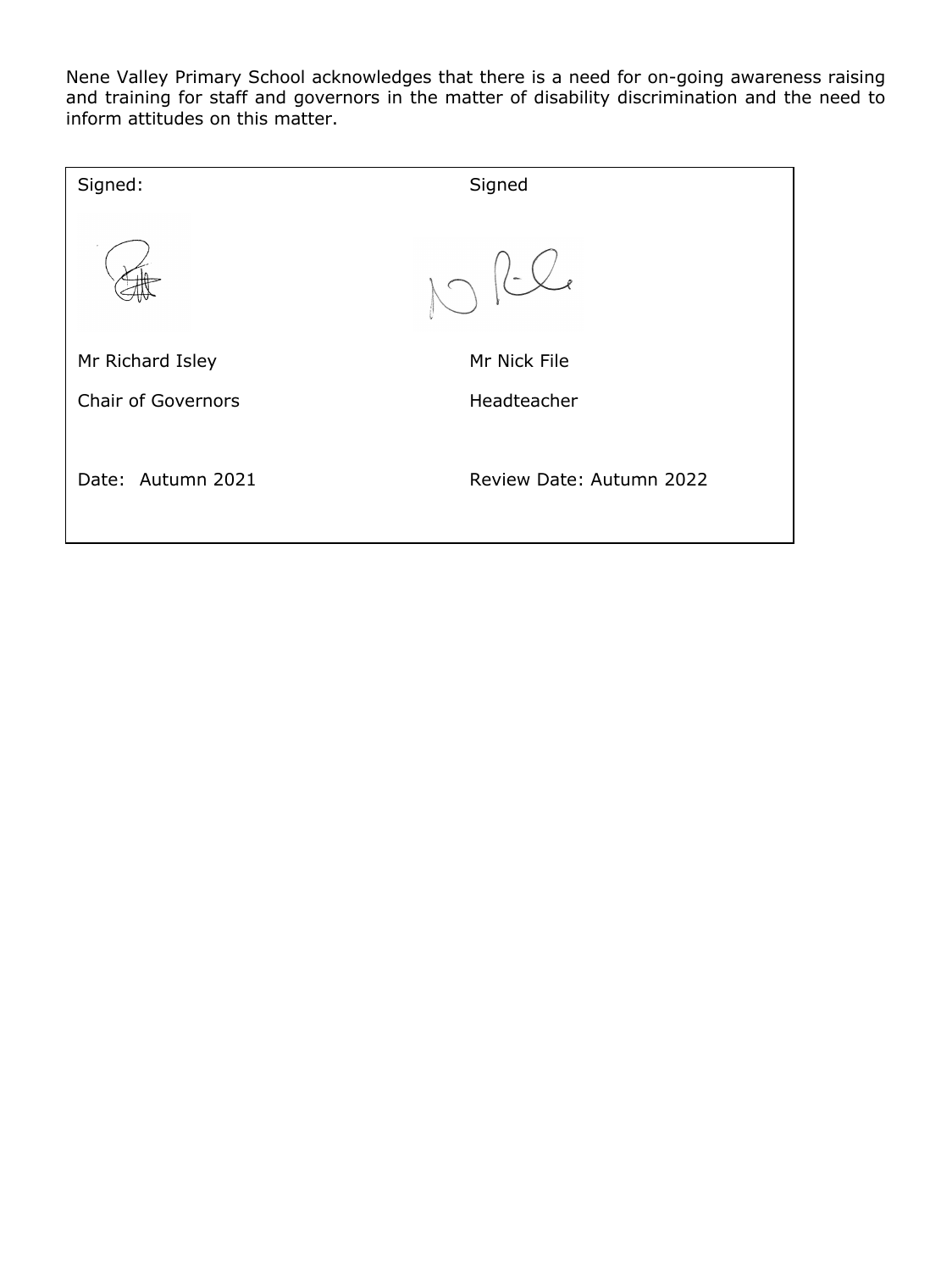## **NENE VALLEY PRIMARY SCHOOL ACCESSIBILITY PLAN 2021-2024**

## IMPROVING THE PHYSICAL ACCESS AT NENE VALLEY PRIMARY SCHOOL

Recommendations from 2021 Access Audit:

| <b>Access</b>  | Item | Activity                                                                                               | Timescale                                   |
|----------------|------|--------------------------------------------------------------------------------------------------------|---------------------------------------------|
| Audit Ref.     |      |                                                                                                        |                                             |
| <b>GENERAL</b> |      | Source tactile plan of the school to                                                                   | By September 2022                           |
|                |      | display at entrance.                                                                                   |                                             |
|                |      | Commence re-decoration programme in<br>classrooms to improve light<br>(lighter/fresh paint etc.)       | 3-year programme, commencing<br>summer 2022 |
|                |      | Commence replacement programme for<br>lighting throughout school, in line with<br>CDC recommendations. | 3-year programme, commencing<br>summer 2022 |